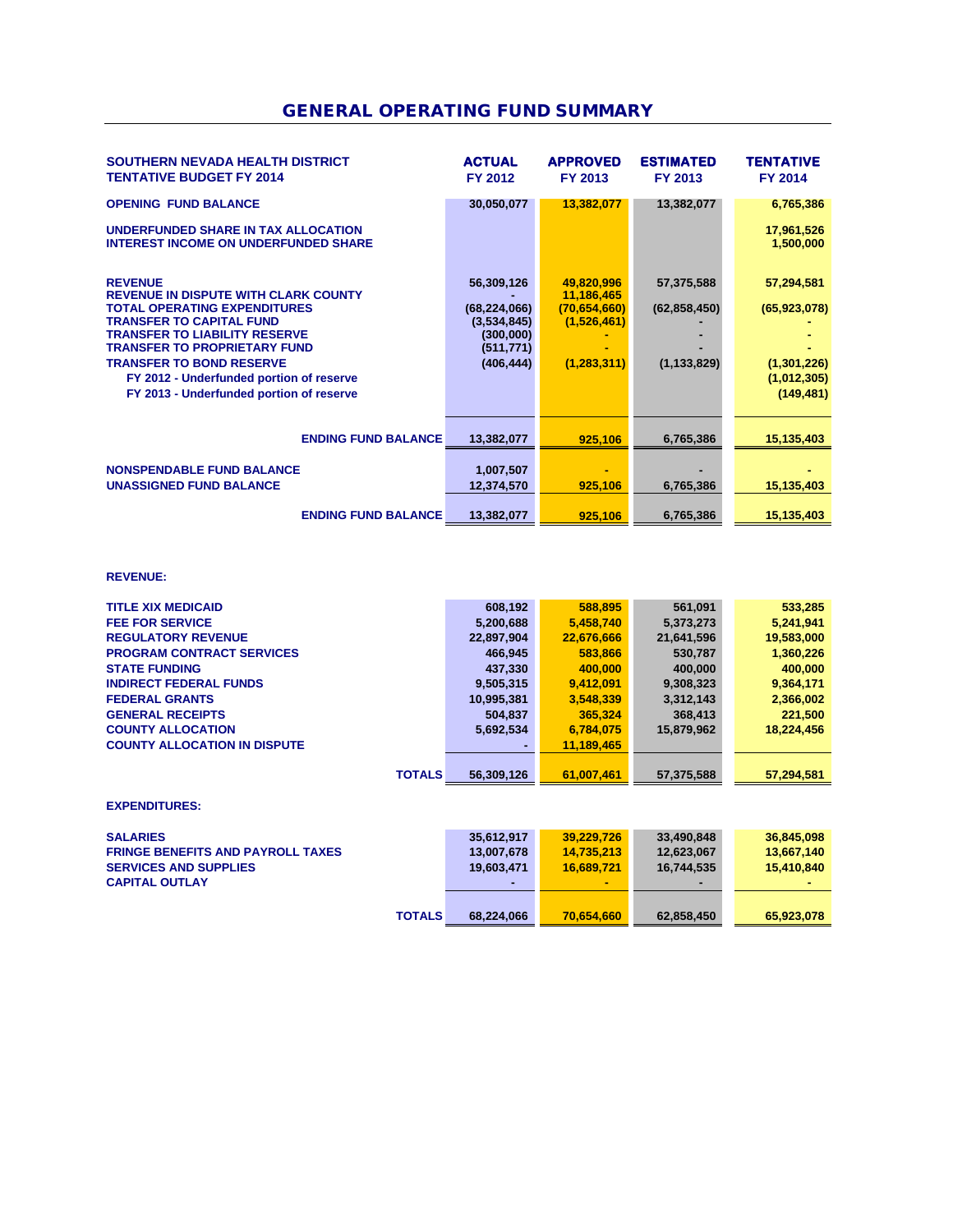# RESERVE FUNDS

| <b>SOUTHERN NEVADA HEALTH DISTRICT</b><br><b>TENTATIVE BUDGET FY 2014</b>                                                        | <b>ACTUAL</b><br><b>FY 2012</b>            | <b>APPROVED</b><br><b>FY 2013</b>  | <b>ESTIMATED</b><br><b>FY 2013</b> | TENTATIVE<br><b>FY 2014</b> |
|----------------------------------------------------------------------------------------------------------------------------------|--------------------------------------------|------------------------------------|------------------------------------|-----------------------------|
|                                                                                                                                  | <b>CAPITAL RESERVE FUND</b>                |                                    |                                    |                             |
| <b>OPENING FUND BALANCE</b>                                                                                                      | 4,641,199                                  | 7,526,560                          | 7,526,560                          | 6,738,560                   |
| <b>TRANSFER FROM GENERAL FUND</b><br><b>INTEREST EARNED</b><br><b>CONTRIBUTIONS AND DONATIONS</b><br><b>CAPITAL EXPENDITURES</b> | 3,534,845<br>78,150<br>26,560<br>(754,194) | 1,526,461<br>55,000<br>(1,526,461) | -<br>62,000<br>(850,000)           | 62,000<br>(629,000)         |
| <b>ENDING FUND BALANCE</b>                                                                                                       | 7,526,560                                  | 7,581,560                          | 6,738,560                          | 6,171,560                   |
| <b>ASSIGNED FUND BALANCE</b>                                                                                                     | 7,526,560                                  | 7,581,560                          | 6,738,560                          | 6,171,560                   |
| <b>ENDING FUND BALANCE</b>                                                                                                       | 7,526,560                                  | 7,581,560                          | 6,738,560                          | 6,171,560                   |

### **LIABILITY RESERVE FUND**

| <b>NET POSITION, BEGINNING OF YEAR</b> | 567,614 | 881.082   | 881,082  | 850,482   |
|----------------------------------------|---------|-----------|----------|-----------|
| <b>TRANSFER FROM GENERAL FUND</b>      | 300,000 |           |          |           |
| <b>INTEREST EARNED</b>                 | 13,468  | 9.300     | 8.400    | 8.400     |
| <b>PAID CLAIMS/DEDUCTIBLES</b>         |         | (200,000) | (39,000) | (100,000) |
|                                        |         |           |          |           |
| <b>NET POSITION, END OF YEAR</b>       | 881,082 | 690.382   | 850,482  | 758,882   |

### **SOUTHERN NEVADA PUBLIC HEALTH LABORATORY**

| <b>NET POSITION, BEGINNING OF YEAR</b> | 5,914,381   |        | 4,838,328   | 4,838,328   |    | 3,320,475   |
|----------------------------------------|-------------|--------|-------------|-------------|----|-------------|
| <b>REVENUE</b>                         | 1,157,499   |        | 913,691     | 1,377,500   |    | 1,375,546   |
| <b>TRANSFERS IN</b>                    | 511,771     |        |             |             |    |             |
| <b>INTEREST EARNED</b>                 | 93,317      |        | 68,000      | 50,000      |    | 68,000      |
| <b>EXPENDITURES</b>                    | (2,838,640) | $\ast$ | (2,849,136) | (2,945,353) | ** | (3,479,087) |
| <b>NET POSITION, END OF YEAR</b>       | 4,838,328   |        | 2,970,883   | 3,320,475   |    | 1,284,934   |
|                                        |             |        |             |             |    |             |
| <b>UNRESTRICTED</b>                    | 4,838,328   |        | 2,970,883   | 3,320,475   |    | 1,284,934   |
| <b>NET POSITION, END OF YEAR</b>       | 4,838,328   |        | 2,970,883   | 3,320,475   |    | 1,284,934   |

 **\* FY12 Actual excludes depreciation of \$182,828**

 **\*\* FY13 Estimated excludes depreciation of \$183,000**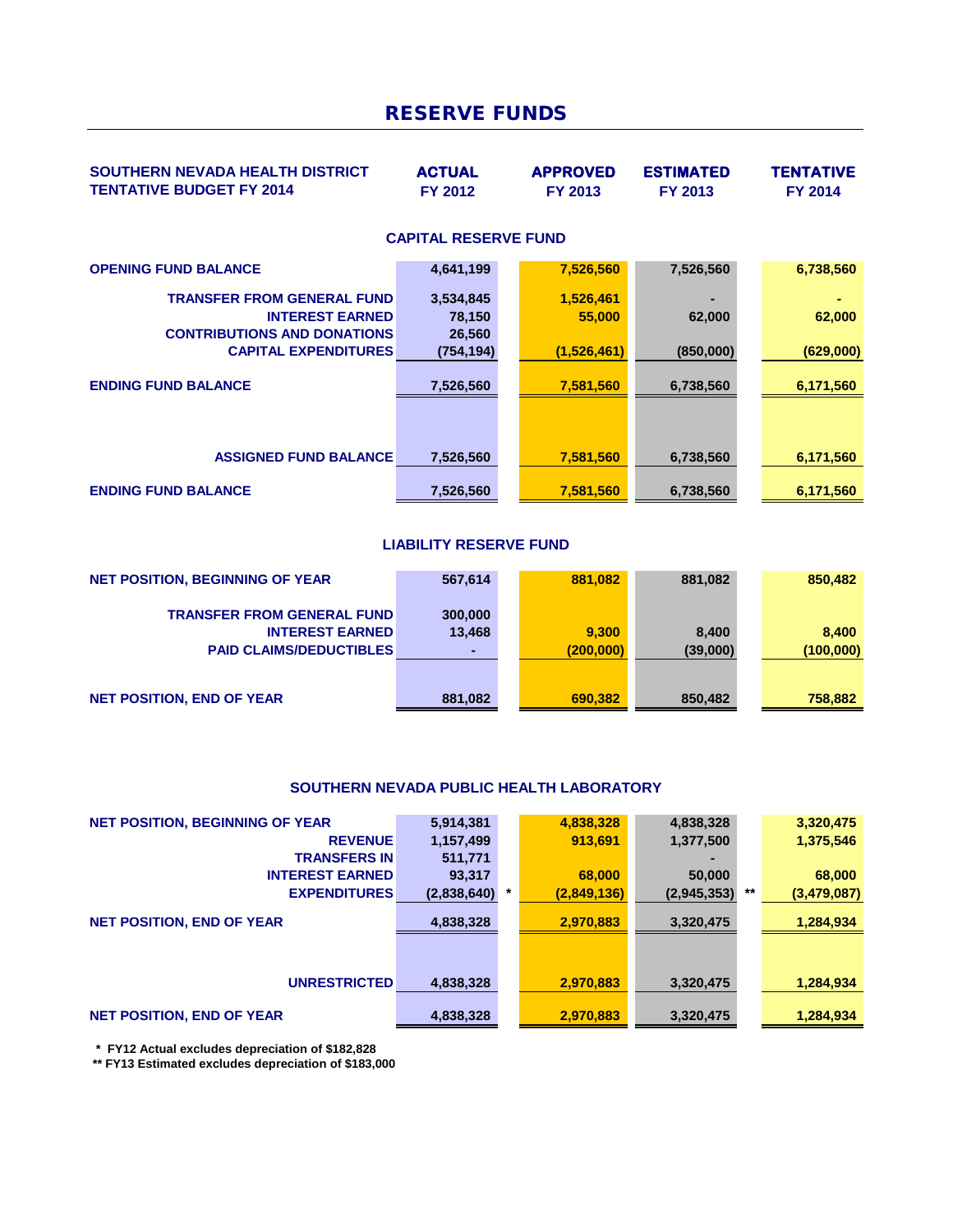## RESERVE FUNDS

| <b>SOUTHERN NEVADA HEALTH DISTRICT</b><br><b>TENTATIVE BUDGET FY 2014</b>                                                 | <b>ACTUAL</b><br><b>FY 2012</b> | <b>APPROVED</b><br><b>FY 2013</b> | <b>ESTIMATED</b><br><b>FY 2013</b> | TENTATIVE<br><b>FY 2014</b>       |
|---------------------------------------------------------------------------------------------------------------------------|---------------------------------|-----------------------------------|------------------------------------|-----------------------------------|
|                                                                                                                           | <b>BOND RESERVE FUND</b>        |                                   |                                    |                                   |
| <b>OPENING FUND BALANCE</b>                                                                                               | 10,627,219                      | 11,220,701                        | 11,220,701                         | 12,519,530                        |
| <b>TRANSFER FROM GENERAL FUND</b><br>FY 2012 - Underfunded portion of reserve<br>FY 2013 - Underfunded portion of reserve | 406,444                         | 1,283,311                         | 1,133,829                          | 1,301,226<br>1,012,305<br>149,481 |
| <b>INTEREST EARNED</b><br><b>CAPITAL EXPENDITURES</b>                                                                     | 187,038                         | 140,000                           | 165,000                            | 96,000                            |
| <b>ENDING FUND BALANCE</b>                                                                                                | 11,220,701                      | 12,644,012                        | 12,519,530                         | 15,078,542                        |
|                                                                                                                           |                                 |                                   |                                    |                                   |
| <b>COMMITTED FUND BALANCE</b>                                                                                             | 11,220,701                      | 12,644,012                        | 12,519,530                         | 15,078,542                        |
| <b>ENDING FUND BALANCE</b>                                                                                                | 11,220,701                      | 12,644,012                        | 12,519,530                         | 15,078,542                        |